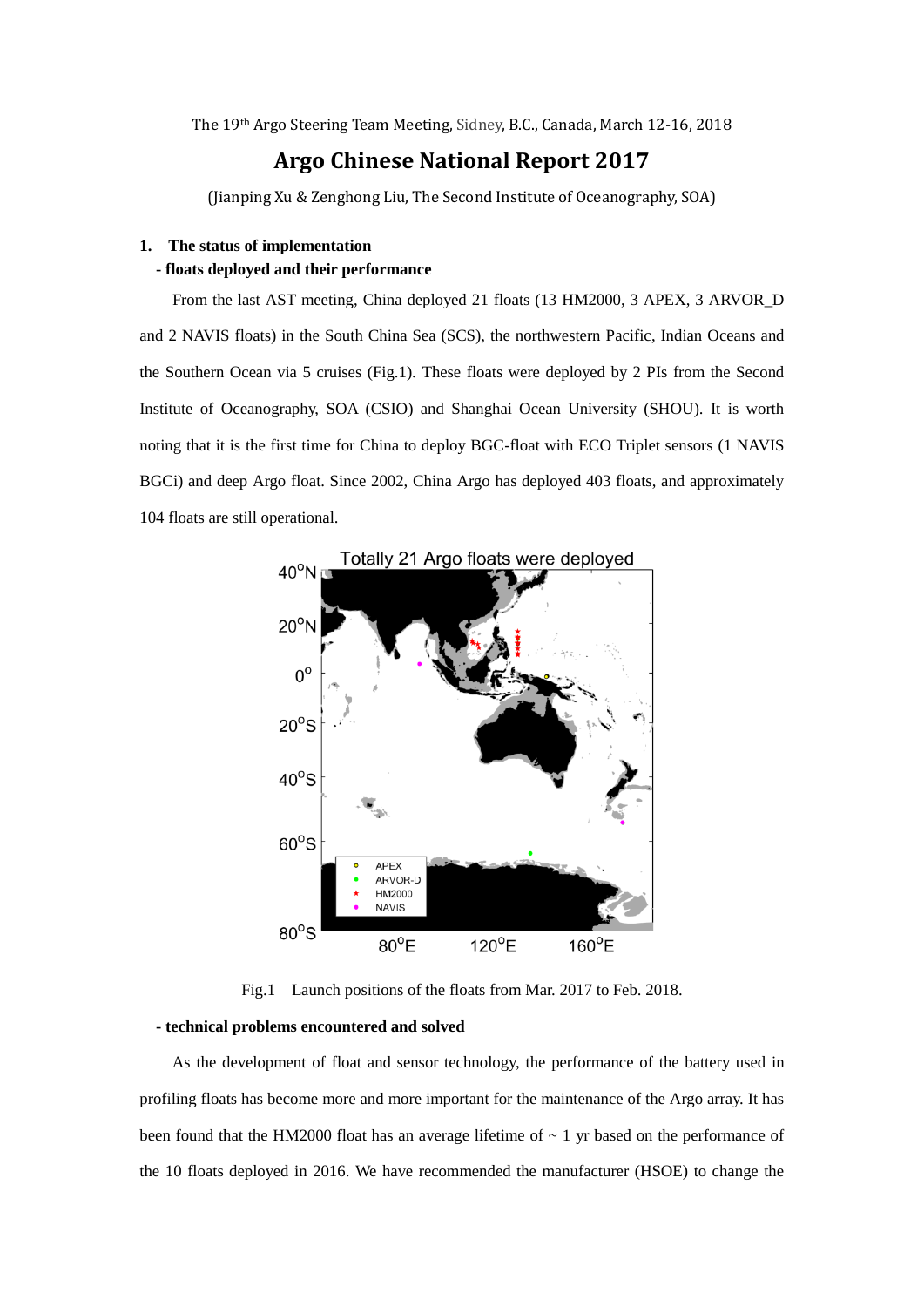battery model even if the cost probably increases. For APEX float, we have decided each float to be installed EI lithium battery packs by ourselves.

# **-status of contributions to Argo data management (including status of pressure**

### **corrections, technical files, etc)**

 From the last AST meeting, CSIO received data from 140 active floats (45 APEX, 68 PROVOR, 22 HM2000, 3 ARVOR and 2 NAVIS) and submitted 3743 TS and 7 BGC profiles to GDACs. Noted that the PI from Ocean University of China agreed to share data that from the 6 APEX floats (with oxygen sensors) with Argo community. These floats were deployed in the Southern Ocean in Nov. 2015, and observed about 309 profiles. All the profile data are converted into BUFR bulletin and send to the GTS via Chinese Meteorological Agency (Beijing). Unfortunately, there was a breakdown during May-October 2017, owing to a technical problem at CMA. The submission of BUFR bulletins was restored in the mid of last October. Now CSIO has been submitting meta, technical, trajectory and profile files in V3.1. A correction for the trajectory files is ongoing after the ADMT-18 meeting.

#### **- status of delayed mode quality control process**

 There is a severe backlog for delayed QC. The situation is not changed from the last AST meeting owing to the lack of human resource. This year, a new staff will be employed to eliminate the backlog.

## **2. Present level of and future prospects for national funding for Argo including a summary of the level of human resources devoted to Argo.**

 China Argo is still waiting for a chance to improve the situation. Some special programs and major infrastructure construction projects will include a batch of Argo floats deployment. But we do not know when the corresponding funds will be secured. The proposal about the maintenance of 400 Argo floats mentioned during the AST-18 meeting is still waiting for approval. If the proposal is granted this year, we hope more than 100 floats to be deployed in the second half of this year. However, the funds for 60 floats' purchasing and deployment will be secured in the mid of this year.

 Currently there are 6 staffs working for float deployment, data processing and data applications, as well as the operational running of the Beidou profiling float data service center (Hangzhou, CHINA).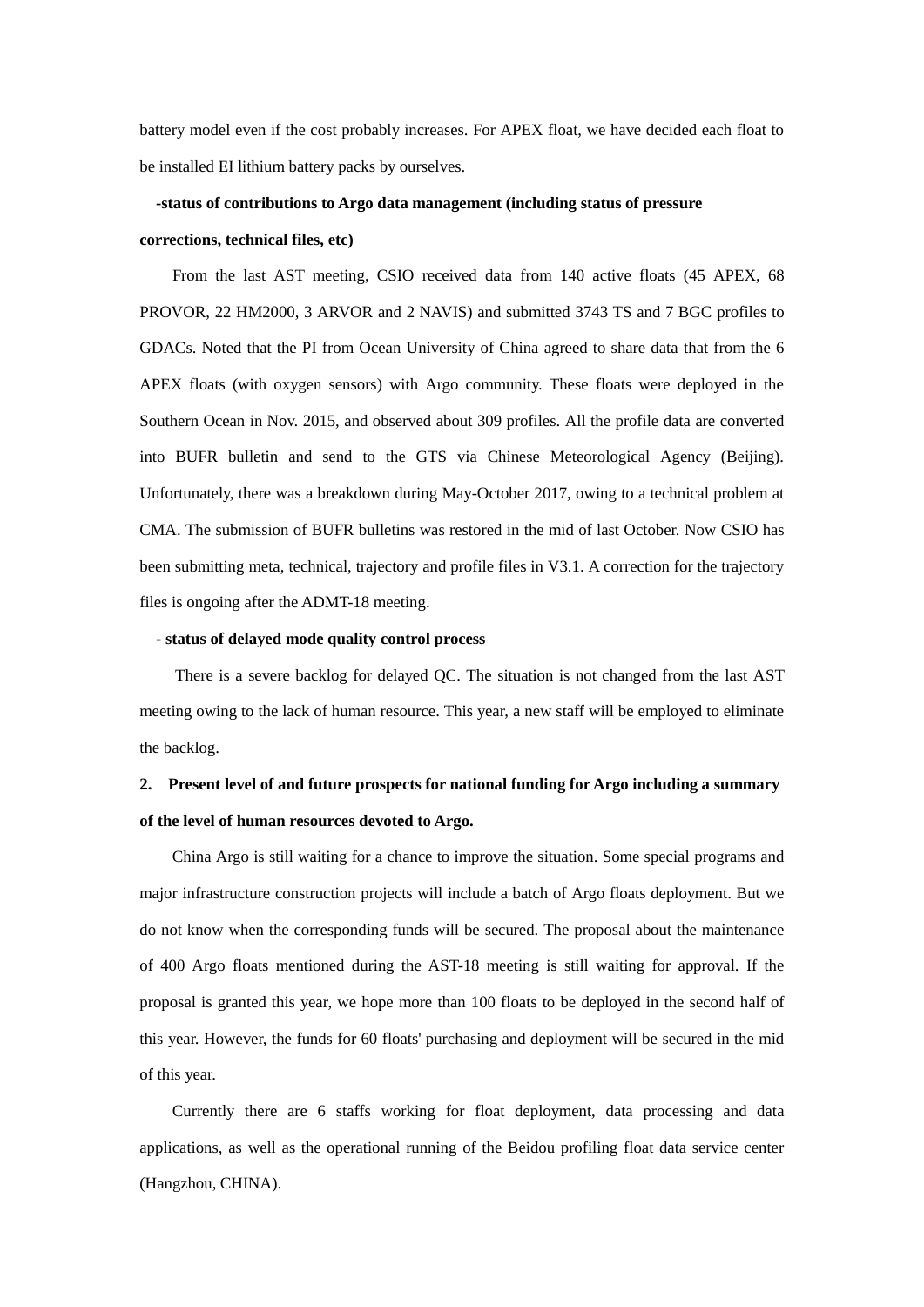## **3. Summary of deployment plans (level of commitment, areas of float Deployment, low or high resolution profiles) and other commitments to Argo (data management) for the upcoming year and beyond where possible.**

 As of Feb. 2018 CSIO has 32 floats (including 12 BGC-floats) in storage. Two cruises have been confirmed to deploy about 10 APEX and 6 BGC-floats during April-July in the northwestern Pacific Ocean. To decode the BGC data from the different types of the BGC-float (including DOXY, FLBBCD and SUNA), CSIO is preparing decoding software.

## **4. Summary of national research and operational uses of Argo data as well as contributions to Argo Regional Centers. Please also include any links to national program Argo web pages to update links on the AST and AIC websites.**

 Argo data has become an important data source in basic research and operational application. CSIO maintains a monthly global Argo gridded dataset (BOA\_Argo) and updates once a year at present. CSIO has collected all the data from GDAC and carried out a post quality control for each float. Statistically, the good temperature and salinity data are account for 81.7% and 80.7% of the totals (floats in the grey list are also eliminated).

 There are two websites maintained by China. One is maintained by CSIO (http://www.argo.org.cn) at Hangzhou (China Argo Real-time data center), where the implementation status of China Argo, real-time data display including T/S/O2/CHLA/CDOM/BBP profiles, float trajectory, profile data, the derived products and status of global Argo are provided. Another is maintained by NMDIS (China Argo Data Centre, http://www.argo.gov.cn), however, as the CMOC/China was established in NMDIS in 2015, the Argo data and products are aslo delivered on CMOC/China website (http://www.cmoc-china.cn).

## **5. Problems encountered during the operation of international Argo and suggestions** No.

**6. To continue improving the number of CTD cruise data being added to the reference database by Argo PIs, it is requested that you include the number and location of CTD cruise data uploaded by PIs within your country to the CCHDO website in the past year.** 

No CTD data were submitted.

### **7. Host the AST meeting**

 At the AST-18 meeting in Hobart, China Argo group expressed the desire to host the AST-20 meeting in Hangzhou, China. Of course, the final meeting place will be decided by the AST. We are still glad to host the following AST meeting.